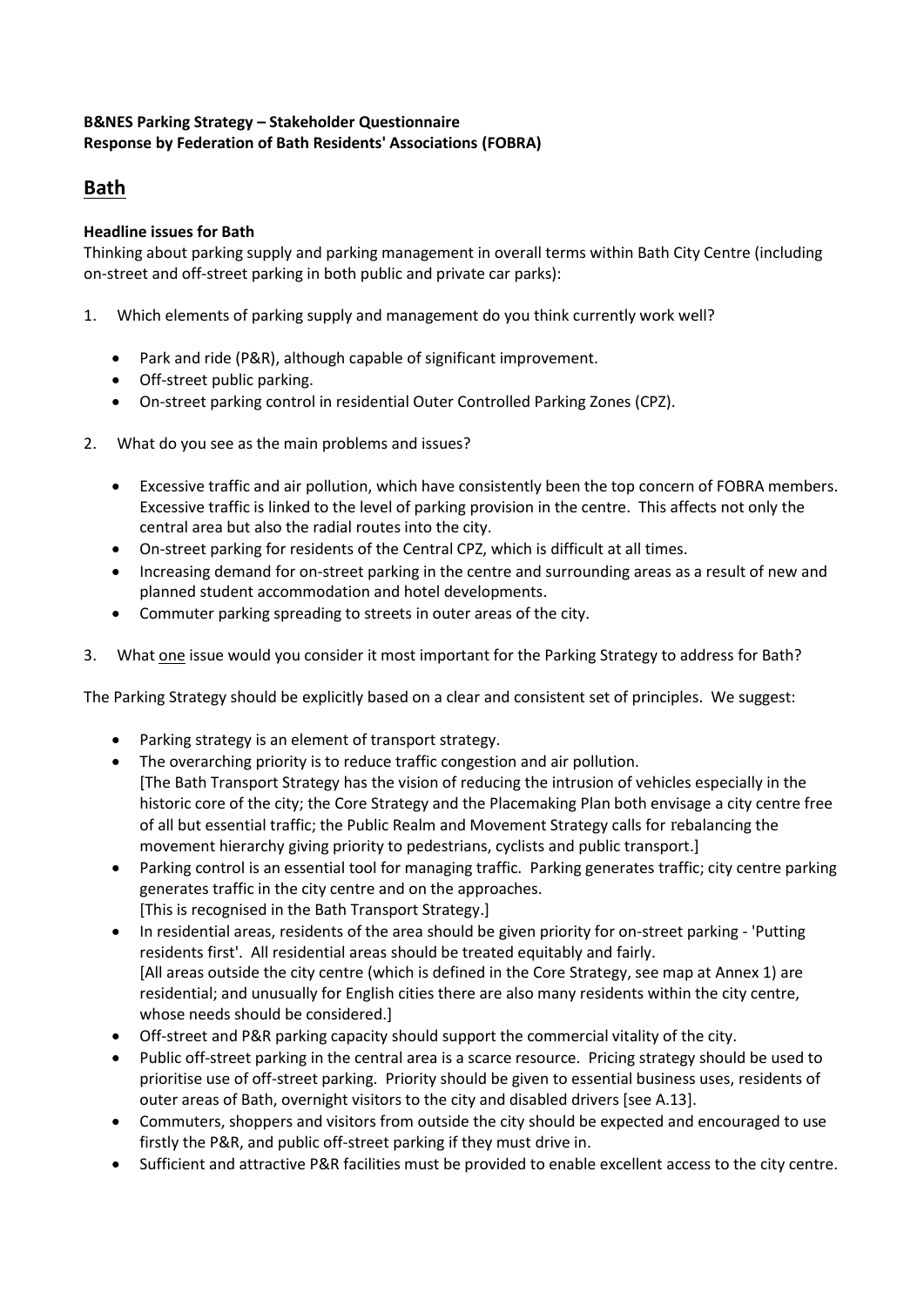### **Detailed issues for Bath**

The development of the Enterprise Area sites in the City Centre (at Bath Quays/Manvers Street and Cattle Market) will affect existing public off-street parking (836 spaces). The Transport Strategy (Getting Around Bath) requires retention of at least 500 of these public parking spaces when these areas are built-out.

- 4. What role do you see these retained and improved parking spaces having/who do you think should be the priority users?
	- Essential business needs not met by private off-street parking.
	- Residents in outer areas of Bath, who need to come in to the city for their main shopping and for leisure, and should not be expected to drive *out* to the P&Rs. However the Council should aim to improve public transport within the city to encourage its use by residents as an alternative to driving in and parking.
	- Overnight visitors to the city.
- 5. Should the pricing strategy for this retained and improved parking be altered in any way to target different users?
	- Setting pricing for business users at a level which limits parking to essential business needs.
	- Differential (lower) pricing for Bath residents.
	- Differential pricing to encourage overnight hotel etc guests to use off-street parking.
	- Pricing for other users that encourages them to use the P&Rs or public transport rather than drive in to the centre.

There is already considerable congestion on radial routes into Bath and within the City Centre and work undertaken by the Council has shown that the ability to accommodate further traffic growth is very limited. Mindful of the development aspirations within the Enterprise Area to bring more investment and jobs into Bath, what is your view on the degree to which measures in the Parking Strategy should look to control car use for journeys into the City Centre for employment, shopping and other purposes? In particular:

- 6. The emerging Placemaking Plan, Districtwide, page 225, includes more restrictive parking standards for new non-residential development in Bath. In addition to these new standards, what other measures would you consider necessary or desirable to help support these?
	- Planning control should be used to manage the demand for parking. Parking standards should not be relaxed out of concern that parking will overspill onto local streets. Development applications should be refused where they would exceed parking standards or cause overspill.
	- In considering applications for new hotel and entertainment developments, their potential to generate high on-street parking demand in the evenings and overnight should be taken into account.
	- At present B&NES proposes to have one set of parking standards for the City Centre, which is a very small area bounded by George Street, Charlotte Street and the River Avon [see Annex 1], and another for the remainder of the city. We strongly urge that the remainder of the city should have parking standards appropriate to the area concerned eg. more restrictive standards within the Enterprise Area, particularly those parts immediately adjoining the city centre.
- 7. The emerging Placemaking Plan makes provision for the potential future expansion of existing Park and Ride sites and the creation of a new Park and Ride site to the East of Bath. What other measures, would you consider necessary or desirable to greater encourage use of Park and Ride?
	- FOBRA has consistently supported the creation of a P&R to the east of Bath, and believes that this is an essential component of the Bath Transport Strategy. As parking in the city centre is restricted, an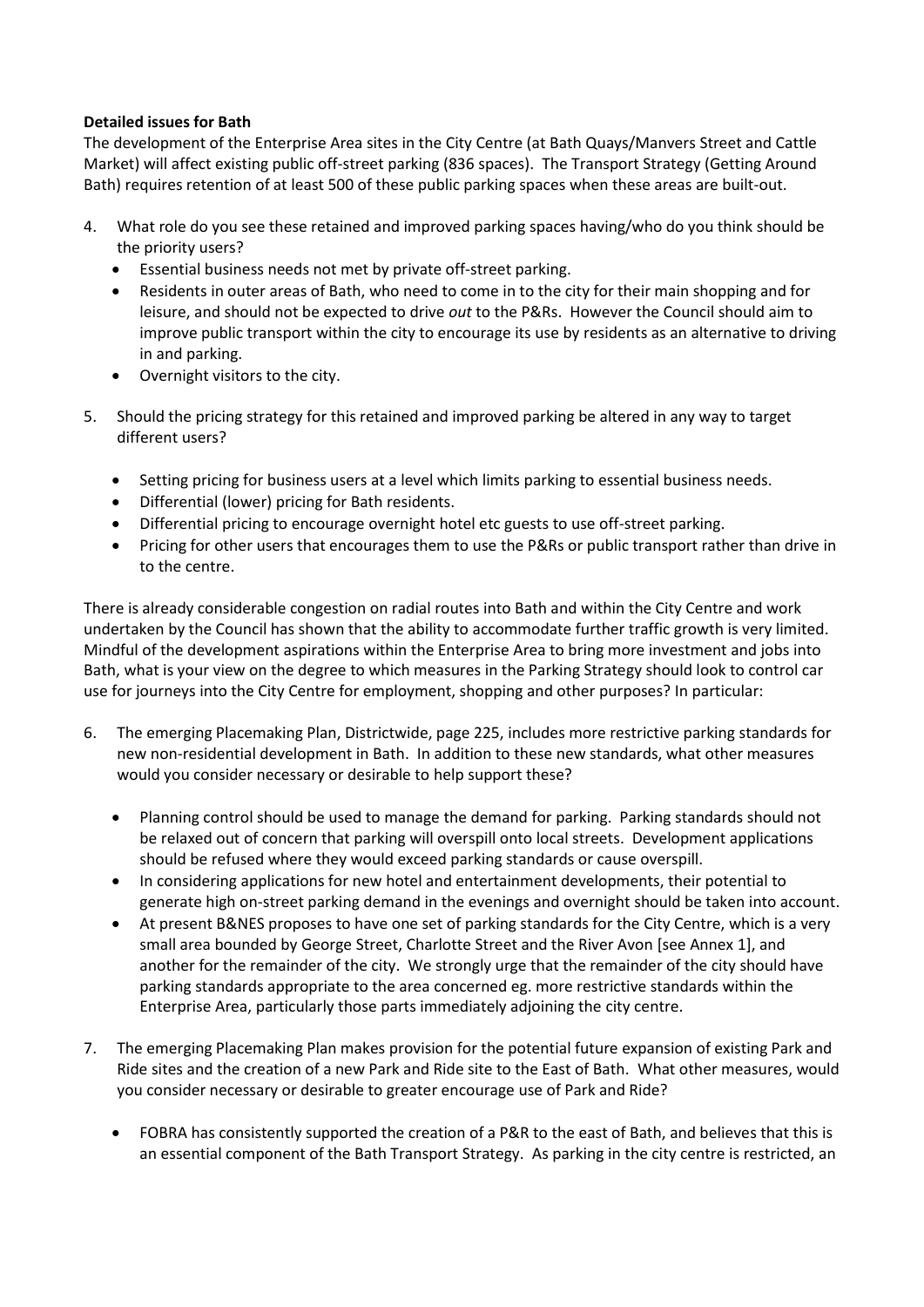eastern P&R will be necessary to provide access from the east. In addition, the eastern P&R will be required to accommodate the increased demand arising from development of the Enterprise Area.

- The P&Rs should operate until late for 7 days a week, with secure overnight parking. That would enable their use by evening visitors and those staying overnight, who cannot currently use them. There should be a shuttle service of suitable vehicles for overnight visitors, serving the hotels and guest houses, perhaps paid for by the accommodation sector or a broader tourism grouping. Currently hotels are under construction in Bath which offer no parking facilities for guests. The Council should take steps to prevent overnight parking by hotel guests on nearby residential streets.
- More attractive pricing arrangements should be considered eg. parking fees rather than bus fares. For 4 people in a car it is cheaper to drive in to Bath and park than to use the P&R. Pricing should incentivise overnight P&R use when it is introduced.
- Use of P&Rs could be further diversified and expanded, as is done elsewhere in England. They could be used to help in reducing congestion caused by school children deliveries, and for delivery of purchases from city centre shops (as in Cambridge).
- Creation of P&Rs for Bath should not necessarily cease at four, but continue to meet demand, as has been found necessary in other cities which use them successfully (eg Cambridge, York, Oxford....). Another P&R might be needed on the A36 from Warminster, for example.
- It would worth considering making a small number of interim stops on some of the P&R routes (eg Bear Flat, St Stephen's Church), at least when scheduled buses are cancelled or delayed.
- 8. Do you support the principle of higher charges for central area parking as part of a package of measures to help manage traffic within Bath?
	- Yes, but not to the extent of penalising residents of the area. The central area has a mixed population, many not particularly well-off, and increased resident parking charges would impose an unfair burden.
	- The Placemaking Plan (Part 2, page 4, paragraph 21), recognises the important role played by residents in the central area and includes a commitment to support them: "Some ten thousand people, including many families, live in central Bath. This large number of residents contributes to the vitality and vibrancy of Bath, day and night; and to the special character of the city centre. Owner-occupiers care for the historic Georgian houses everywhere in Bath at their own expense. The Council will encourage and support residents in central Bath".
- 9. Do you support the principle of further reducing off-street public parking (beyond that envisaged in the Placemaking Plan) to help manage traffic within Bath?
	- Yes. We also want to see *on-street* pay and display (P&D) parking reduced in the Central CPZ, particularly in the residential area to the north of the City Centre. This would be consistent with the aim of reducing congestion and air pollution, and also help central area residents. Most of the bays in the Central CPZ are available for P&D at present. This attracts traffic into the central area, where people drive round looking for an on-street parking space and add to the congestion and air pollution. When the Central CPZ was originally created in the 1970s the aim was to discourage parking in the centre. This has now been completely reversed with the creation of the Outer Zones, where there is little non-resident parking, surrounding the centre. The Central CPZ is now the only area of controlled parking which is almost entirely P&D.
	- One possibility would be to reduce the *duration* of stay in P&D bays that are retained. Some could be very short duration (eg 20 minutes) for quick transactions.
- 10. Could the level of parking retained within the Enterprise Area be reduced from 500 in order to support the overarching policy of reducing traffic within the city centre?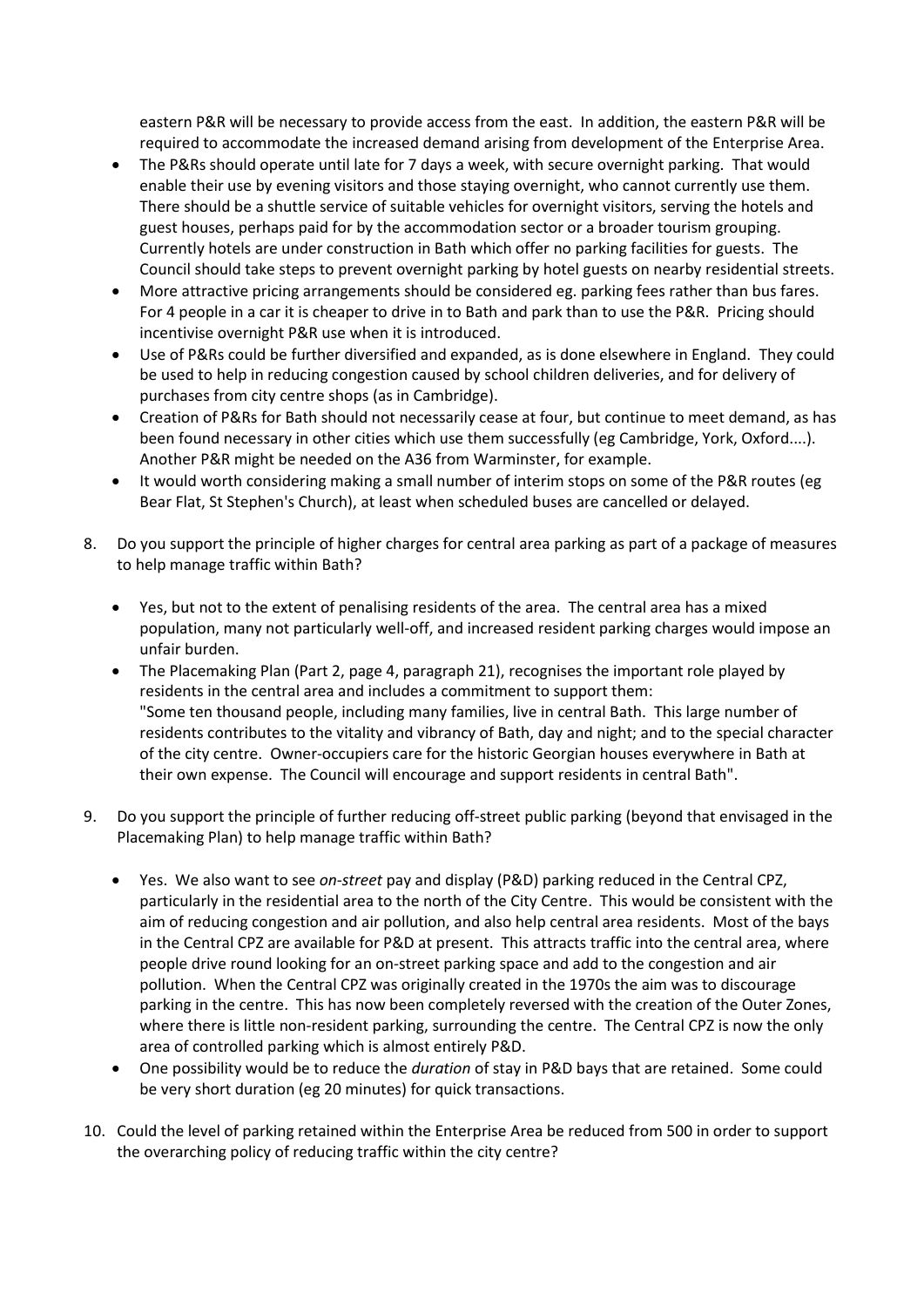- Yes, with additional capacity provided at the P&Rs if necessary.
- 11. Do you think further expansion of the controlled parking zones will be necessary to discourage commuter on-street parking in areas surrounding the City Centre?
	- Yes. Commuter parking now spreads well outside the city centre to areas such as Bear Flat. New CPZs in such areas would encourage commuters to use the P&Rs and stop the residential areas being overwhelmed by commuters' cars.
	- The city centre is already surrounded by controlled parking zones. It may be necessary to increase the proportion of 'permit-holder only' spaces in those areas as well as the Central CPZ. On the other hand, some controlled areas have low on-street occupancy and some relaxation may be possible in such areas.
- 12. How well do you think the City currently caters for parking demands associated with major events such as the Christmas Market, Bath RFC matches etc. How could this be improved?
	- Badly. The Council should actively *manage* demand and not simply seek to accommodate it. Events likely to generate excessive demand should be deconflicted if possible.
	- The Christmas Market imposes severe pressure on parking in the city. It is almost the only time during the year when all the car parks and the P&Rs are full, and the predictable result is that the city becomes severely congested. The Council should consider whether it is in the overall interest of the city and its residents to allow the Christmas Market to continue on its present scale. It should certainly not permit the market to be expanded in scale or duration.
	- The organisers of other events such as rugby matches, University open days and the Boules Tournament should be required to agree travel plans with the Council which aim to minimise traffic into the city. Parking control would be an important element.
	- Traffic and parking should be major considerations in assessing new developments such as the rugby ground and student housing.
- 13. What are your views on the current provision for disabled parking, taxis or cycle parking within the City Centre?
	- Disabled parking provision is limited, with the result that Blue Badge holders park on double yellow lines in the centre. Consideration should be given to creating a central off street parking place for disabled badge holders, for example in the Broad Street car park, which would provide good access to Milsom Street and other areas of the centre.
	- Enforcement to reduce abuses of Blue Badges is essential, especially given that they are used on double yellow lines.
- 14. What role do you see for new technology in helping to manage parking within Bath?
	- Technology could be used for innovative demand-based pricing for off-street parking and possibly the P&R.
	- Congestion charging, facilitated by new technology, could help reduce the demand for parking in central Bath and encourage use of P&R.
- 15. Are there any other comments you would like to make about parking in Bath?

On-street parking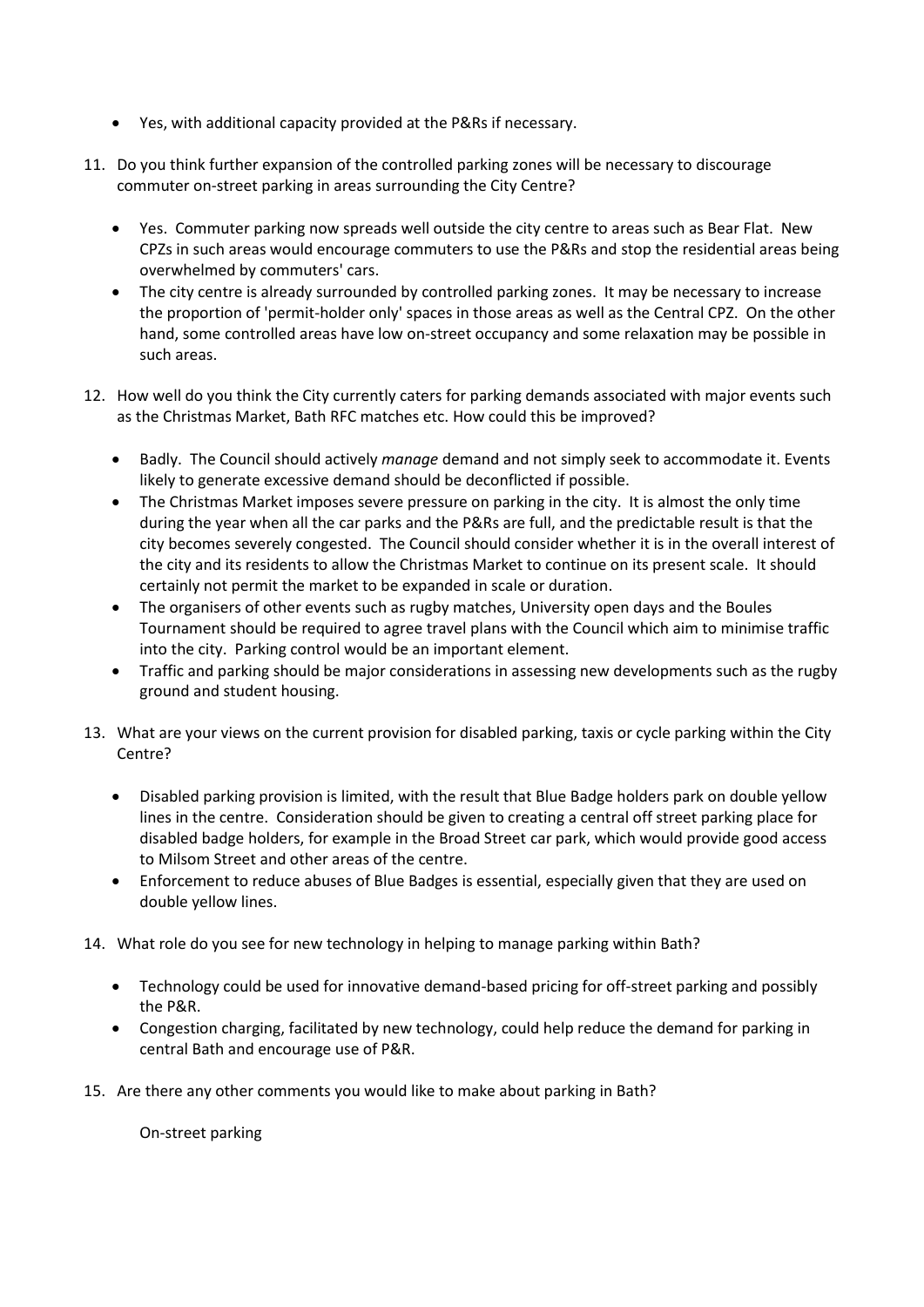- Hotels, guest houses, B&Bs and holiday rentals receive on-street parking permits at ludicrously low prices - £80 each for the first five permits, less than the cost of a resident vehicle permit. For this they have access to parking worth an annual £6,800 on city centre streets, or £3000 in Charlotte Street. Where space allows it might be reasonable to continue with these permits, but the cost should be raised to reflect their value. In areas under severe parking pressure such as Zone 1 or the Central Zone, these permits should be discontinued and the visitors encouraged to use off-street parking – or P&R when these operate overnight. These permits were introduced in the Central Zone some five years ago without any public consultation.
- In the interests of fairness and equity between residential areas, residents in the northern, residential, part of the Central CPZ should have access to resident visitor permits as is the case in all the other residential parking zones.
- B&NES should consider rationalising the current plethora of Controlled Parking Zones. There are currently 13 CPZ in and around the centre, some operating for 6 days a week, some for 7, and with varying proportions of 'permit-holder only' spaces and occupancy.
- B&NES Council should consider introducing a system of resident vehicle parking permits that takes account of vehicle size or emissions class. This type of scheme is already common in London and some other cities. It encourages owners to use smaller vehicles rather than larger ones which usually take up more space and are generally less environmentally friendly. This is a link to the system used in Lambeth <https://www.lambeth.gov.uk/sites/default/files/pts-emission-price-plan.pdf>
- The Council should consider refusing parking permit to students, who do not contribute to the city infrastructure through the Council tax. This would reduce the demand for on-street parking throughout Bath and in particular areas that suffer overly from HMO accommodation. If a student elects to pay council tax then they should be allowed a permit.

### Other issues

- B&NES should address the parking implications of the creation of Houses in Multiple Occupation (HMOs). The conversion of a single dwelling into an HMO has the potential to multiply the number of parking permits available to the property, putting additional pressure on parking in the area. This should be factor in assessing whether to approve an application for an HMO, and the Planning Authority should be able to apply conditions limiting the number of parking permits than can be issued.
- Coach parking should be included within the scope of the study. With the redevelopment of Avon Street and the need to find alternative coach drop-off/parking, there is an opportunity to reduce congestion and air pollution by selecting suitable locations for coach facilities. Coach parking facilities should be located away from the centre, possibly at the P&Rs. A drop-off site should be located on the edge of the city centre, or within a reasonable walk from it.
- B&NES should consider a workplace parking levy on the lines of that scheme operating successfully in Nottingham.
- Could private off-street parking, for example at supermarkets, be made available for visitors during 'silent hours', with appropriate payment?
- Effective enforcement of parking controls is vital.